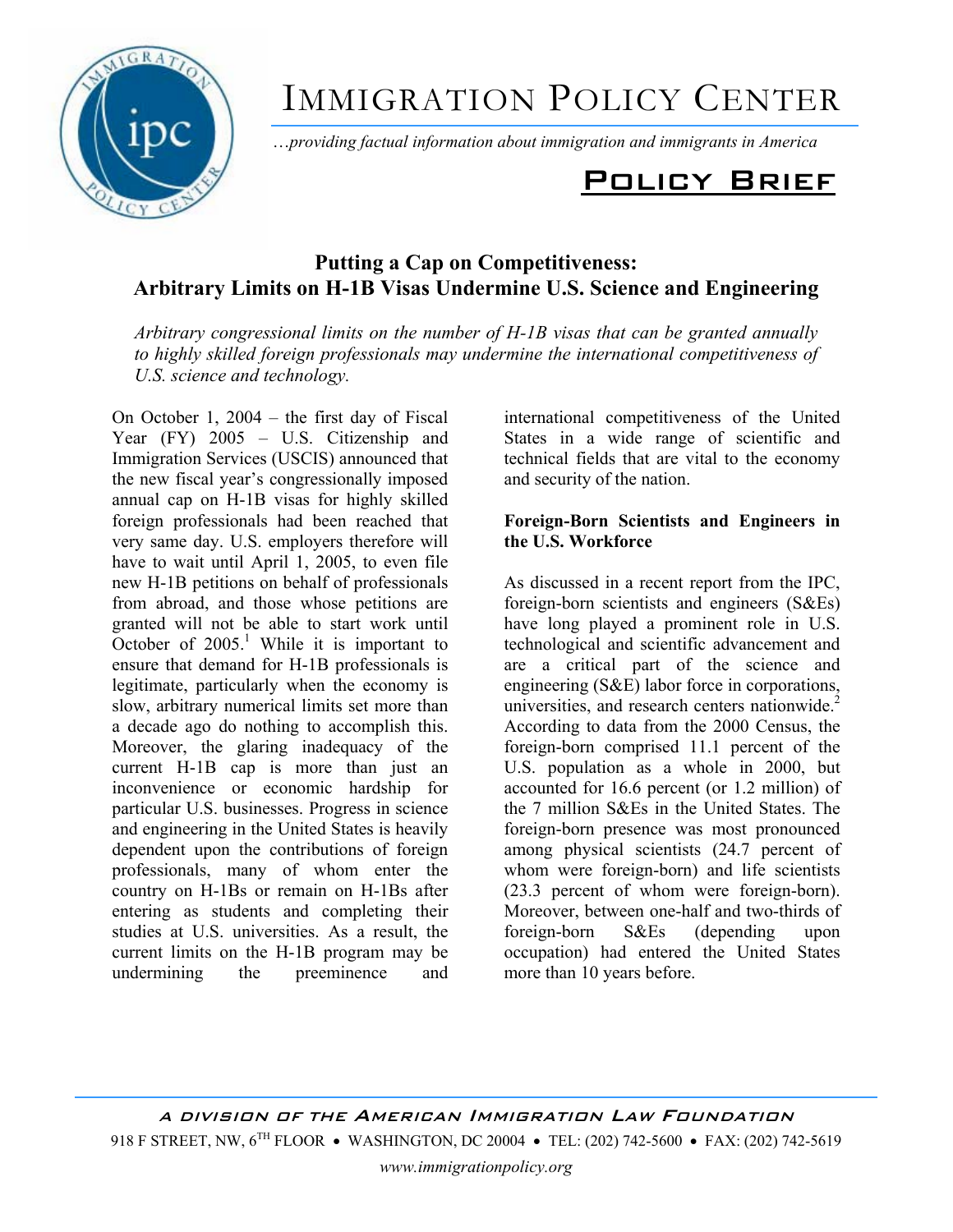|                                          | Total     | <b>Native</b><br>born | Foreign<br>born | % of FB S&Es in<br>$U.S. 10+ years$ |
|------------------------------------------|-----------|-----------------------|-----------------|-------------------------------------|
| <b>Computer Scientists</b>               | 3,010,546 | 81.8%                 | 18.2%           | 47.7%                               |
| <b>Mathematical Scientists</b>           | 152,091   | 88.4%                 | 11.6%           | 64.1%                               |
| Architects, Surveyors, and Cartographers | 229,277   | 87.4%                 | 12.6%           | 70.1%                               |
| Engineers                                | 1,704,862 | 83.6%                 | 16.4%           | 67.1%                               |
| Drafters and Engineering Technicians     | 730,378   | 88.8%                 | 11.2%           | 69.4%                               |
| I ife Scientists                         | 217,308   | 76.7%                 | 23.3%           | 41.7%                               |
| <b>Physical Scientists</b>               | 361.486   | 75.3%                 | 24.7%           | 49.3%                               |
| Social Scientists and related            | 341.983   | 90.2%                 | 9.8%            | 63.9%                               |
| Science Technicians                      | 282,736   | 87.2%                 | 12.8%           | 54.1%                               |
| All Scientists and Engineers             | 7.030.667 | 83.4%                 | 16.6%           | 55.2%                               |

**Foreign Born Portion of Scientists and Engineers by Occupational Categories: 2000**

NOTE: These figures include foreign-born scientists and engineers in all education levels. The percentage of foreign-born in these categories increases with education level.

Although foreign-born S&Es are not numerically dominant in any S&E occupation, their contribution to the S&E labor force is amplified by the fact that they are highly represented among the most educated professionals in their fields. According to the National Science Board, in 2000 the foreignborn comprised 38 percent of all S&Es in the United States with a doctorate and 29 percent of those with a master's degree, compared to 17 percent of those with only a bachelor's degree. The foreign-born are more prominent still in the most highly educated echelons of particular S&E occupations. The foreign-born share of all doctorate holders amounted to 51 percent among engineers and 45 percent among life scientists, physical scientists, and mathematical and computer scientists. Foreign-born doctorate holders also play a key role in training future generations of both native and foreign-born S&Es. Among all U.S. doctorate holders employed at academic institutions in 2001, the foreign-born accounted for 39 percent in computer sciences, 35 percent in engineering, 28 percent in mathematics, 23 percent in physical sciences, and 20 percent in life sciences.<sup>3</sup>

In addition to being among the most educated members of the S&E labor force, foreign-born S&Es are also a critical component of the workforce in particular industries. Overall, the industries that relied most on foreign-born S&Es in 2000 were the educational and health category (where the foreign-born comprised 18.8 percent of all S&Es) and the professional and scientific category (where the foreignborn constituted 18.4 percent of all S&Es). However, these statistics do not fully capture the importance to certain industries of foreignborn S&Es in specific occupations. For instance, the foreign-born accounted for 42.2 percent of all physical scientists in educational & health services and 26.2 percent in manufacturing. The foreign-born represented 38.6 percent of all life scientists in educational & health services and 28.9 percent in professional & scientific services.

#### **The Importance of H-1Bs**

Foreign S&Es who have academic credentials in their professions most commonly enter the country on H-1B visas. The H-1B visa is an employer-sponsored, employer-specific visa category that can be used only if a U.S. employer petitions the government for